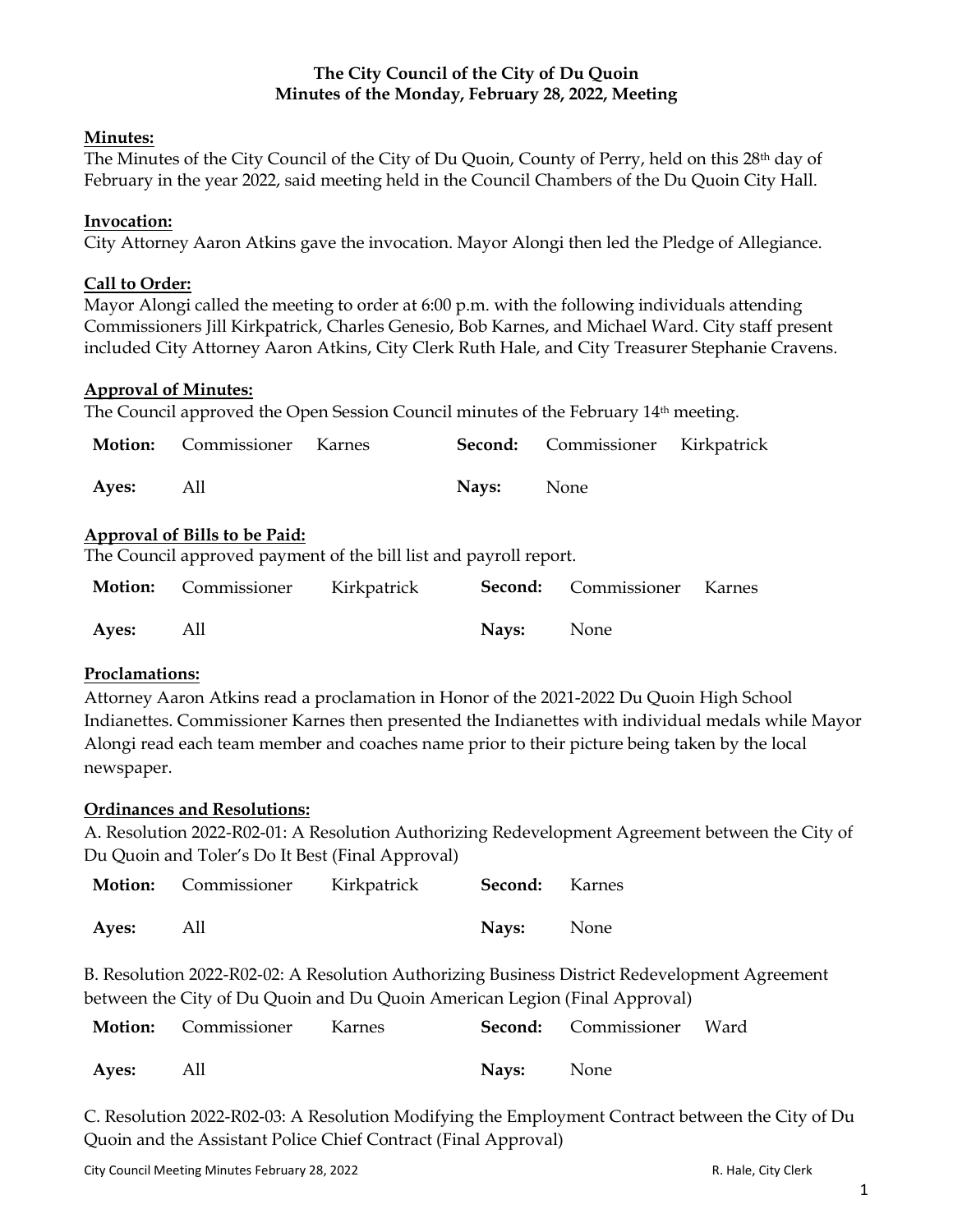| Motion:                                                                                                              | Commissioner                                                                                                        | Ward                                                                                                                                                          | Second: | Commissioner | Karnes                                                                                         |  |  |
|----------------------------------------------------------------------------------------------------------------------|---------------------------------------------------------------------------------------------------------------------|---------------------------------------------------------------------------------------------------------------------------------------------------------------|---------|--------------|------------------------------------------------------------------------------------------------|--|--|
| Ayes:                                                                                                                | All                                                                                                                 |                                                                                                                                                               | Nays:   | None         |                                                                                                |  |  |
|                                                                                                                      | Quoin - Fishing Day Use Fee (Final Approval)                                                                        |                                                                                                                                                               |         |              | D. Ordinance 2022-O02-01: An Ordinance Amending Chapter 28 of the Ordinances of the City of Du |  |  |
| Motion:                                                                                                              | Commissioner                                                                                                        | Karnes                                                                                                                                                        | Second: | Commissioner | Kirkpatrick                                                                                    |  |  |
| Ayes:                                                                                                                |                                                                                                                     | Kirkpatrick, Ward, Karnes, Alongi                                                                                                                             | Nays:   | Genesio      |                                                                                                |  |  |
|                                                                                                                      |                                                                                                                     | E. Ordinance 2022-O02-02: An Ordinance Accepting Proposal and Authorizing Contract "As<br>Amended" - Re-painting Water Department Dump Truck (Final Approval) |         |              |                                                                                                |  |  |
| Motion:                                                                                                              | Commissioner                                                                                                        | Genesio                                                                                                                                                       | Second: | Commissioner | Karnes                                                                                         |  |  |
| Ayes:                                                                                                                | All                                                                                                                 | F. Resolution 2022-R02-07: A Resolution Opposing Senate Bill 2298 (Final Approval)                                                                            | Nays:   | None         |                                                                                                |  |  |
| Motion:                                                                                                              | Commissioner                                                                                                        | Genesio                                                                                                                                                       | Second: | Commissioner | Karnes                                                                                         |  |  |
| Ayes:                                                                                                                | All                                                                                                                 |                                                                                                                                                               | Nays:   | None         |                                                                                                |  |  |
|                                                                                                                      | G. Ordinance 2022-O02-03: An Ordinance Authorizing the Sale of Surplus Personal Property<br>(Debate/Public Display) |                                                                                                                                                               |         |              |                                                                                                |  |  |
| Motion:                                                                                                              | Commissioner                                                                                                        | Kirkpatrick                                                                                                                                                   | Second: | Commissioner | Karnes                                                                                         |  |  |
| Ayes:                                                                                                                | All                                                                                                                 |                                                                                                                                                               | Nays:   | None         |                                                                                                |  |  |
|                                                                                                                      | Power Equipment (Debate/Public Display)                                                                             |                                                                                                                                                               |         |              | H. Resolution 2022-R02-04: A Resolution Authorizing Purchase of Lawnmower from Porter Outdoor  |  |  |
| Motion:                                                                                                              | Commissioner                                                                                                        | Karnes                                                                                                                                                        | Second: | Commissioner | Genesio                                                                                        |  |  |
| Ayes:                                                                                                                | All                                                                                                                 |                                                                                                                                                               | Nays:   | None         |                                                                                                |  |  |
| I.                                                                                                                   | (Debate/Public Display)                                                                                             | Ordinance 2022-O02-04: An Ordinance to Solicit Bids for Addition on Street Department Shed                                                                    |         |              |                                                                                                |  |  |
| Motion:                                                                                                              | Commissioner                                                                                                        | Karnes                                                                                                                                                        | Second: | Commissioner | Genesio                                                                                        |  |  |
| Ayes:                                                                                                                | All                                                                                                                 |                                                                                                                                                               | Nays:   | None         |                                                                                                |  |  |
| Resolution 2022-R02-05: A Resolution Authorizing Issuance of Fund-raising Roadblock Permit<br>J.<br>(Final Approval) |                                                                                                                     |                                                                                                                                                               |         |              |                                                                                                |  |  |
| <b>Motion:</b>                                                                                                       | Commissioner                                                                                                        | Ward                                                                                                                                                          | Second: | Commissioner | Kirkpatrick                                                                                    |  |  |
| Ayes:                                                                                                                | All                                                                                                                 |                                                                                                                                                               | Nays:   | None         |                                                                                                |  |  |
|                                                                                                                      |                                                                                                                     | K Resolution 2022-R02-06: A Resolution Authorizing Issuance of Fund-raising Roadblock Permit                                                                  |         |              |                                                                                                |  |  |

K. Resolution 2022-R02-06: A Resolution Authorizing Issuance of Fund-raising Roadblock Permit (Final Approval)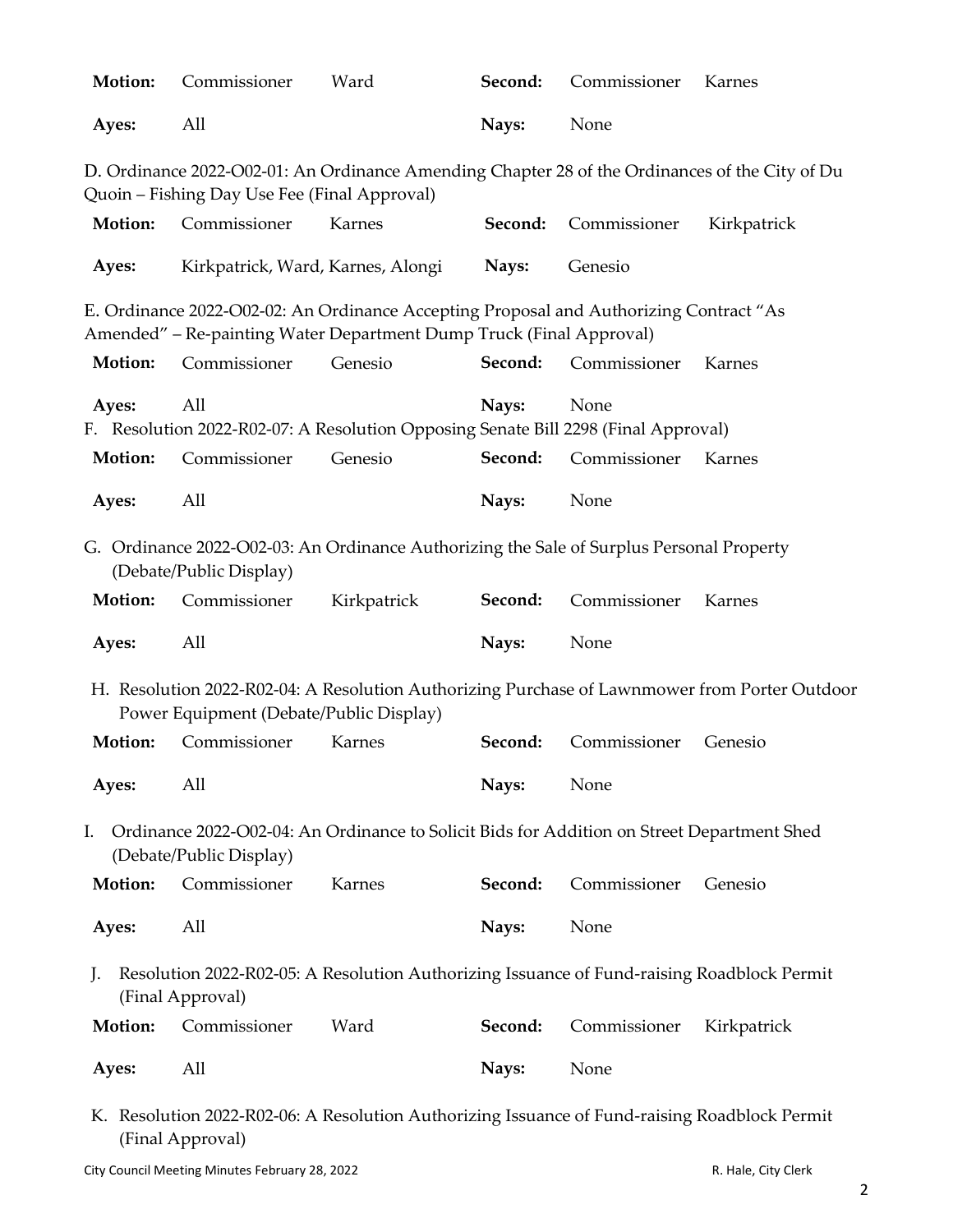|           | <b>Motion:</b> Commissioner Karnes |                   | Second: Commissioner Ward |  |
|-----------|------------------------------------|-------------------|---------------------------|--|
| Ayes: All |                                    | <b>Nays:</b> None |                           |  |

## **Other Business:**

## **Commissioner Comments:**

Atkins: Gave credit to Jeff Ashauer for drafting the Resolution opposing Senate Bill 2298 which affected TIF district financing. He also discussed Brandon Poiter's approach to the city regarding the City Lake appraisal. At that time a discussion ensued as to whether the city should proceed with the appraisal at a possible cost of forty to fifty thousand dollars. It was decided that Mr. Poiter should send a proposal that distributed the project over a few years for costing purposes and then the council would make a decision as to the benefit of pursuing the legal description and potential title insurance.

Cravens: Congratulations to the Indianettes.

Genesio: Keep the people in Ukraine in your prayers. Stated that we had an item on the agenda for a replacement for Mr. Peradotto on the agenda and it had to be taken off. He would like to have the consideration a special meeting. He was asked if the plant operator is retiring or not because there is nothing official from him. He said is all predicated on how long it takes for acclimation of the plant. He does not intend to stay here another year. He wants to retire. He would technically become the Responsible Operator in Charge, right now our intent would be to hire him as the Assistant Superintendent. The mayor then asked about having a contractor giving us an RFP. Chuck said he does not want to do that. The council decided not to hold a special meeting but to wait until the next council meeting to address the issue.

Ward: Congratulations to the Indianettes. Condolences to Phil Provart's family and Garrett Mathis's family. He also would like the council to consider using some of the ARPA funds for bonuses for the PD and Fire that worked through the pandemic. He would also like to look at the possibility of starting a fund for the homeless for the very cold nights to find them a place to stay.

Kirkpatrick: Thank you, for what Mike said. And condolences to those families and congratulations to the Indianettes.

Karnes: Congratulations to the Indianettes. Condolences to those families. and World Peace. Compliments to our Street people, ice is more difficult than snow and I was amazed at our roads. They did a wonderful job.

Mayor: Stated he is one hundred percent behind Mike, cautioned him that we have 2 unions and we don't know how giving bonuses to one would work without doing for the other. That is something that we have to look into. He instructed the city clerk to look into what other communities are doing for bonuses and maybe have a 2-person committee to come up with a plan for what we can do.

The mayor then spoke about Hickory Street. It said that Senator Terri Bryant has been in contact with IDOT and they will be moving up the project to resurface the road. ET Simmonds has to get materials to get the project going. The city also has a grant we are working on to fix water lines under the road that must be fixed prior to the resurfacing. So there are a couple things that need to get going for this to come together.